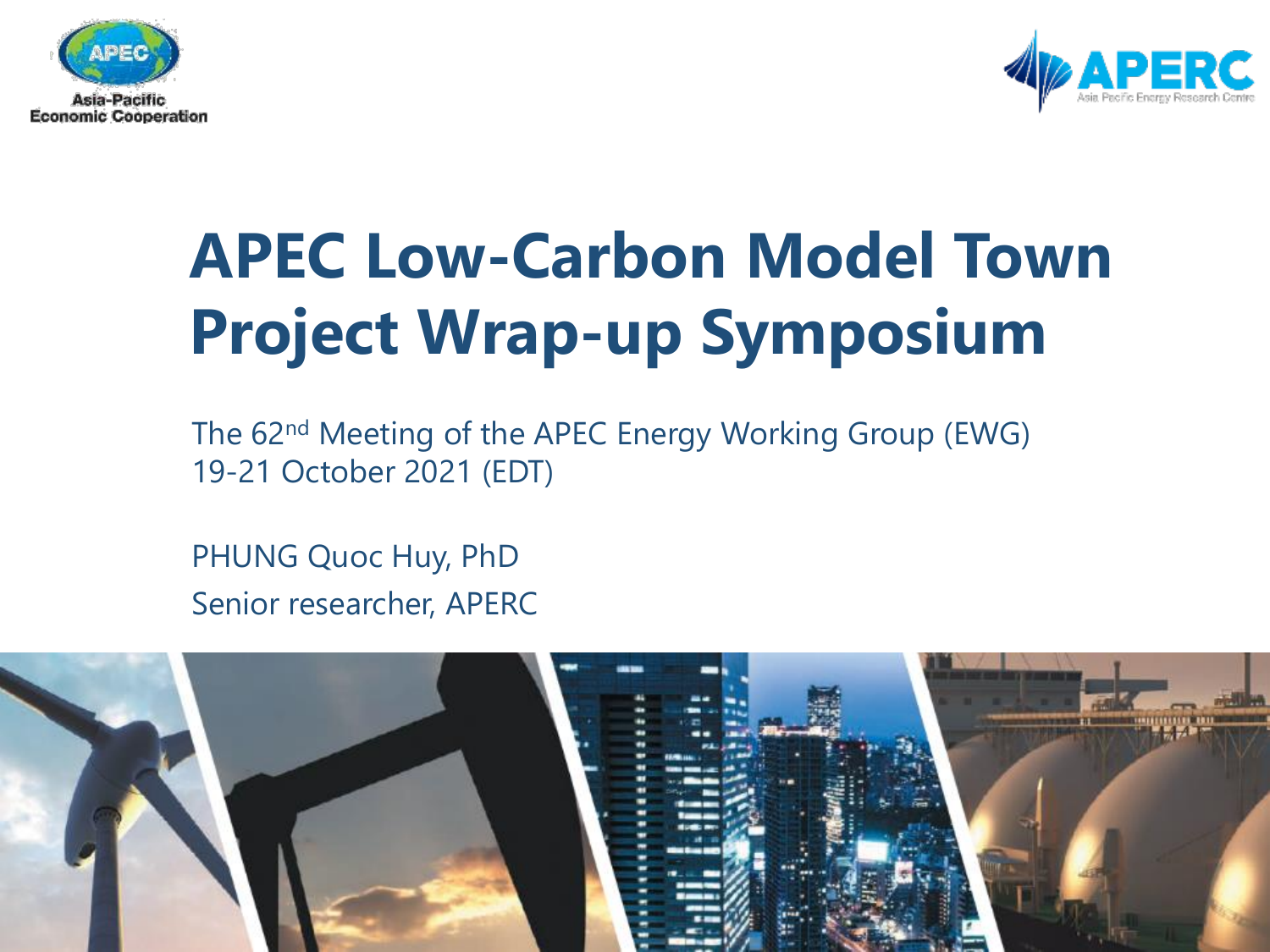# **About the APEC LCMT Project**

| <b>LCMT Phase 1-7</b>                                                                  | <b>LCMT Dissemination Phase 1-3</b>                                                                                              |
|----------------------------------------------------------------------------------------|----------------------------------------------------------------------------------------------------------------------------------|
| Declaration of the<br>9th APEC Energy Ministerial Meeting<br>(Fukui, Japan, June 2010) | <b>Instructions from APEC Energy Ministers</b><br>the 12th APEC Energy Ministerial Meeting<br>(Cebu, the Philippines, Oct. 2015) |

- 1. Development of "The Concept of the Low-Carbon Town in the APEC Region (The Concept)" and the "APEC Low-Carbon Town Indicator (LCT-I) System"
	- $\triangleright$  The Concept provides a basic idea of a lowcarbon town and an effective approach to its development.
	- $\triangleright$  The LCT-I System, developed based upon the Concept, is a self-assessment tool to assess and monitor the progress of each LCT development project.
- 2. Feasibility studies for seven case towns, each in a different APEC economy with different characteristics in urban development.
- 3. Policy reviews for seven case towns.
- 1. To disseminate the basic ideas and effective approaches of the Concept through utilizing the LCT-I System, which helps evaluate the progress and status of low-carbon development of various areas in the APEC region.
- 2. To provide Feasibility Studies of a specified area of low-carbon development projects selected as the LCT-I volunteer towns in the LCMT Project and identify how to improve the low-carbon development plans through the Feasibility Studies.
- 3. To share best practices and real-world experiences of LCT design with planners and policymakers throughout the APEC region.

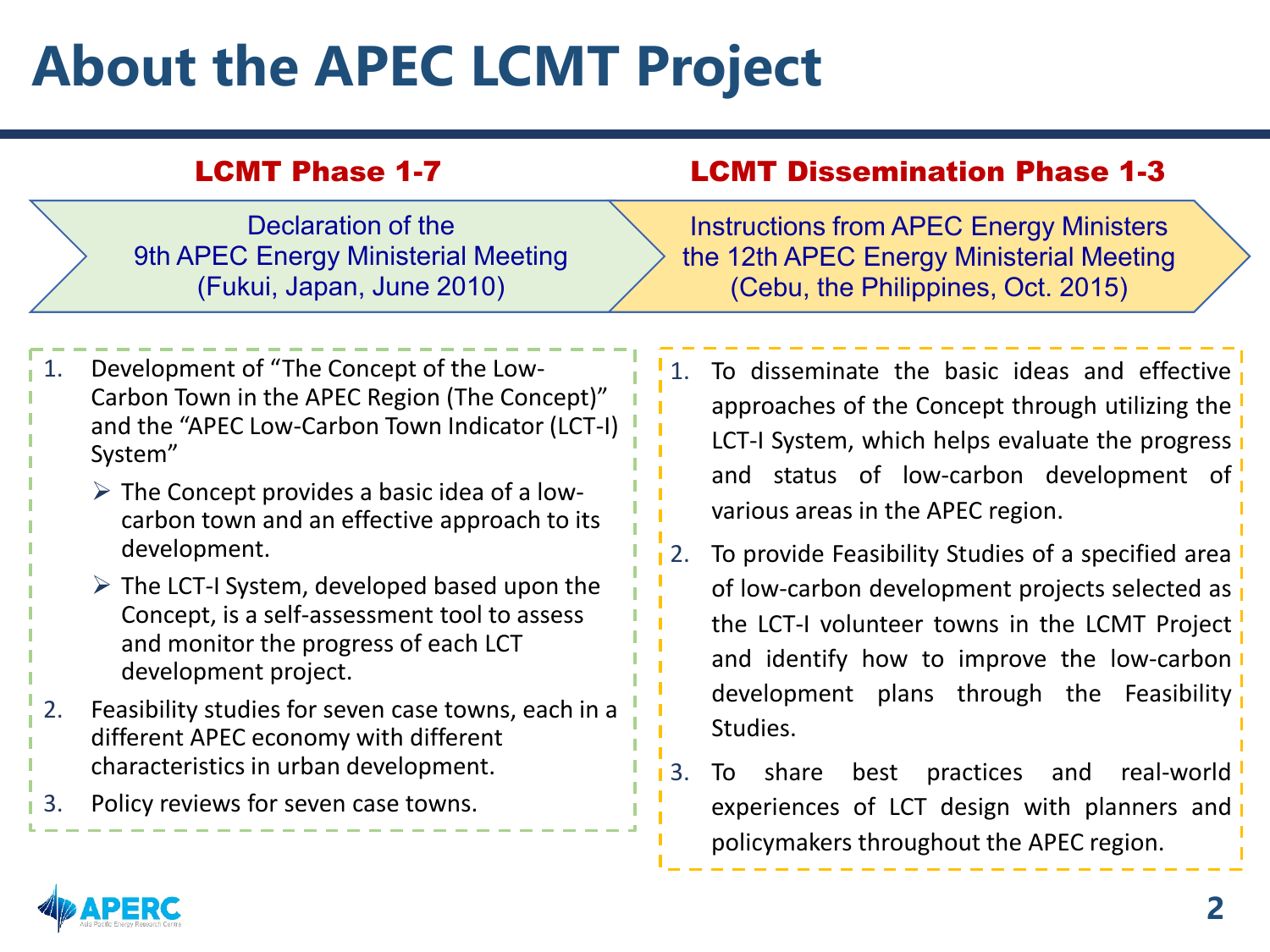### **APEC LCMT project milestones**



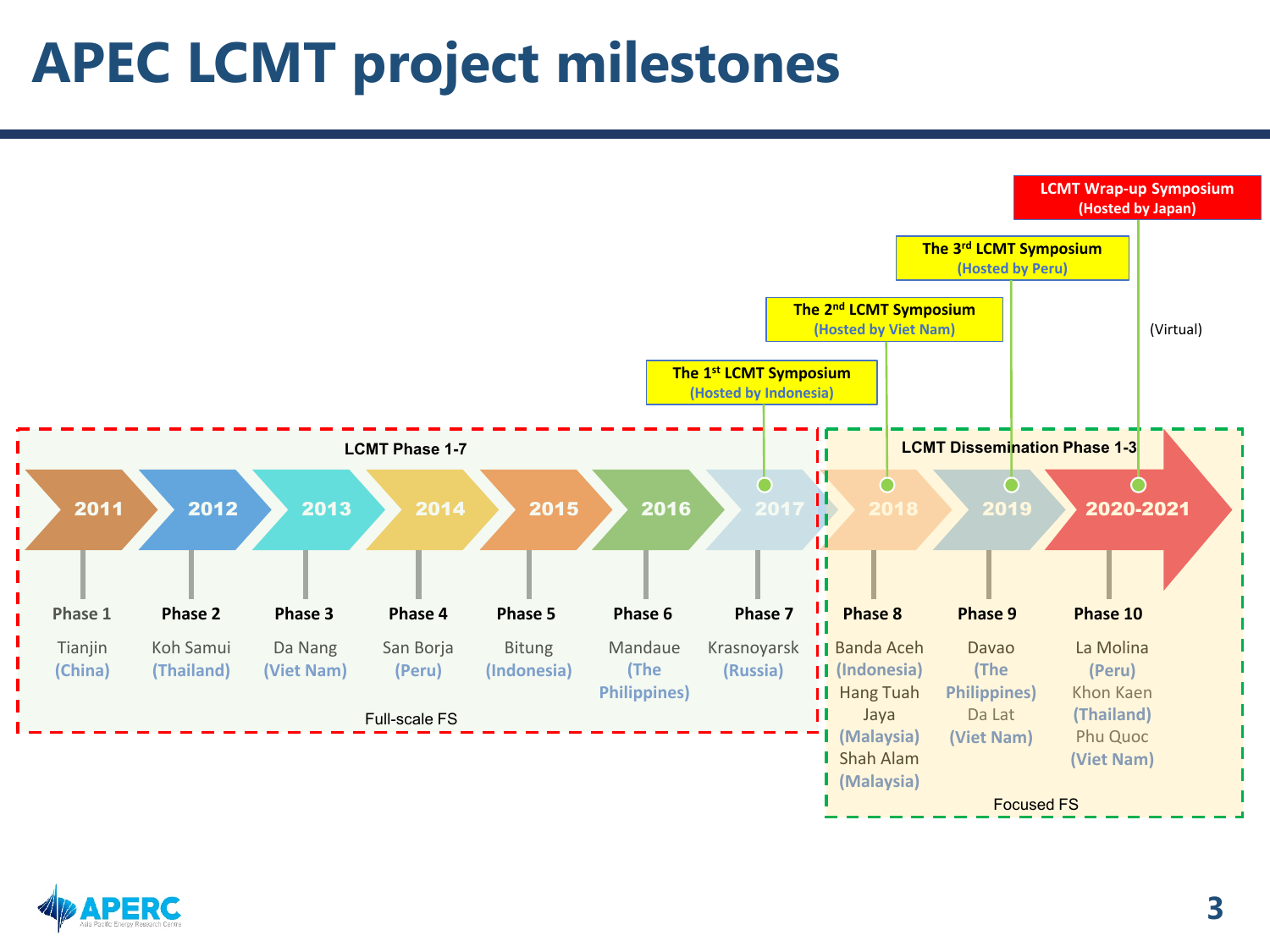### **Details of the event**

#### **1. Objectives**

- To wrap-up activities which have been implemented in the APEC LCMT project over last 10 years.
- To share the lessons learnt on low-carbon development throughout the APEC region.
- To reinforce the existing LCMT network in the APEC region.

#### **2. Time and venue**

- 10 September 2021
- Online

#### **3. Name of event**

• APEC Low-Carbon Model Town Project Wrap-up Symposium

#### **4. Organizer**

• The Asia Pacific Energy Research Centre (APERC)

#### **5. Participants**

• 79 in total, from 14 economies

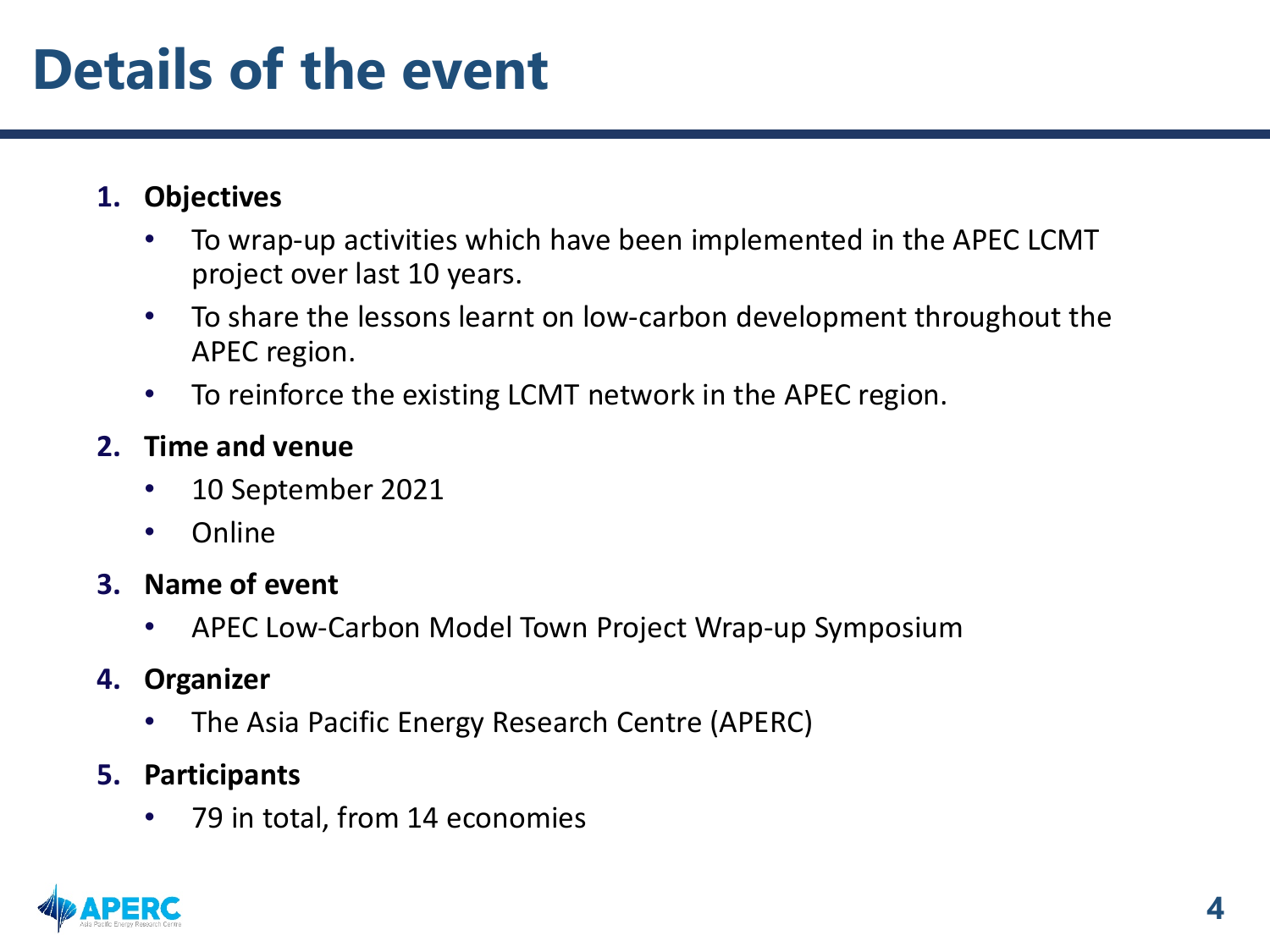# **Key points**

- Opening remarks
- **◆ APEC LCMT project development** 
	- The LCMT concept and the LCT-indicator system have been developed.
	- 15 full-scale and focused feasibility studies have been conducted.
	- Four LCMT symposiums were carried out successfully.
- $\bullet\bullet$  Brief reports on LCMT from 15 participating towns
	- All the participating towns recognize that LCMT project and LCT-I system are useful. They created concrete roadmaps to reduce CO<sub>2</sub> emission to 2030. Especially, Hang Tuah Jaya city plans to reach Netzero carbon city by 2050.
	- They have learned the methodologies of fact finding, identifying the priority areas, and systematic planning from the LCMT project.
	- Several towns show main obstacles for achieving  $CO<sub>2</sub>$  emission reduction target (include technology, budget, international investment and governmental policies).
	- Complex interactions between city, provincial and national governments.
	- Limited resources, local capabilities and funding/finance for city governments, planning and implementation.
	- Changing city leaders and staff lead to changing priorities

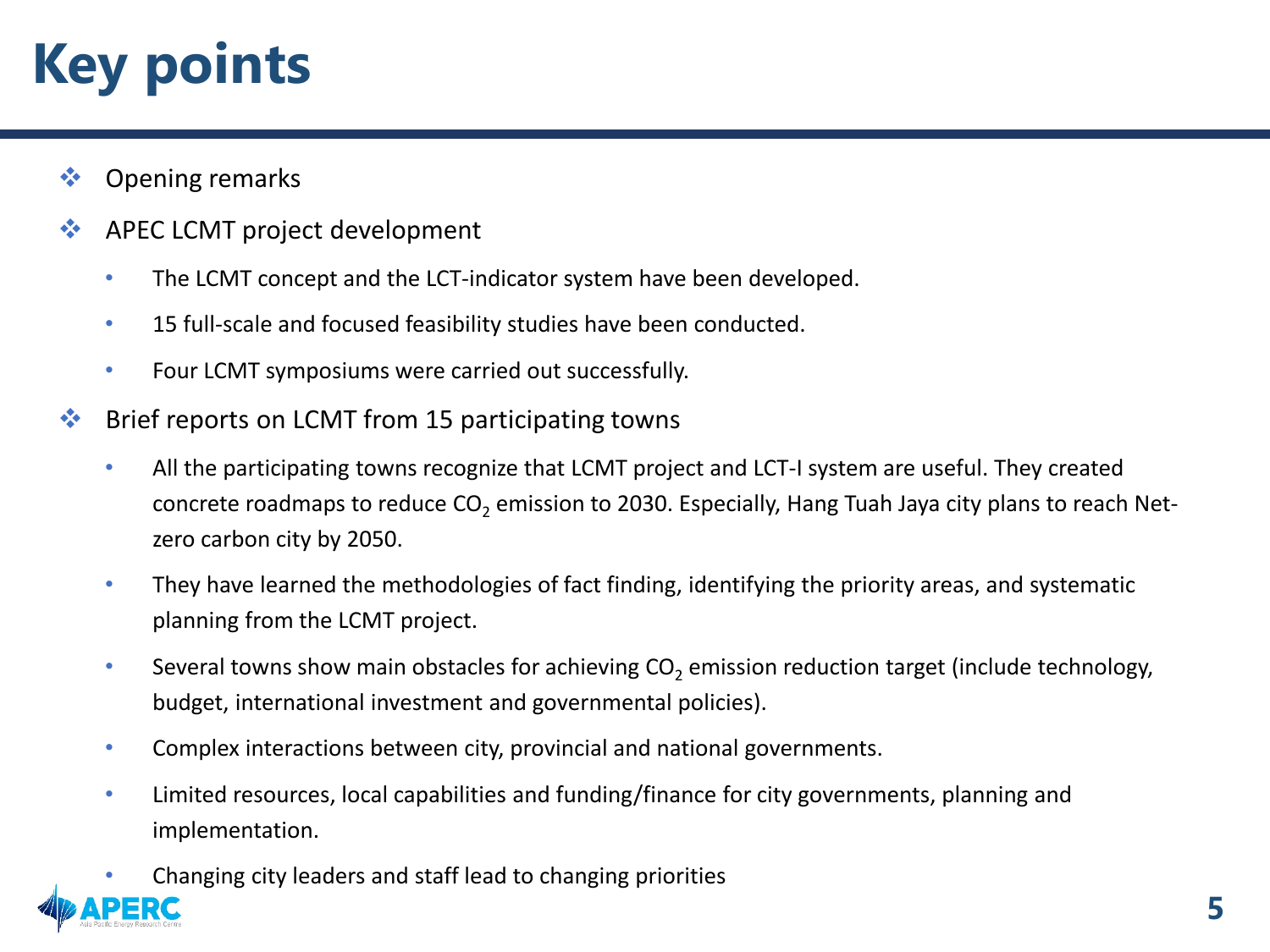# **Key points (cont.)**

**❖** Introduction of low-carbon town development in Japan

- Introduce a video of Keihanna Smart City.
- Introduce measures to reduce  $CO<sub>2</sub>$  emission from fossil fuel consuming plants in Japan (CCUS and Bio Refinery).
- **❖** Comments from experts
	- LCMTs are important demonstration sites to achieve the target of net zero carbon emission.
	- Need to revise "the LCMT concept" and "the LCT-I system".
	- Upgrade from "Low Carbon Town" to "Zero Carbon Town".
	- Cities need support, training to implement and regularly repeat LCT-I assessment and track progress.
	- LCT-I competes with many other rating systems
- Closing remarks.

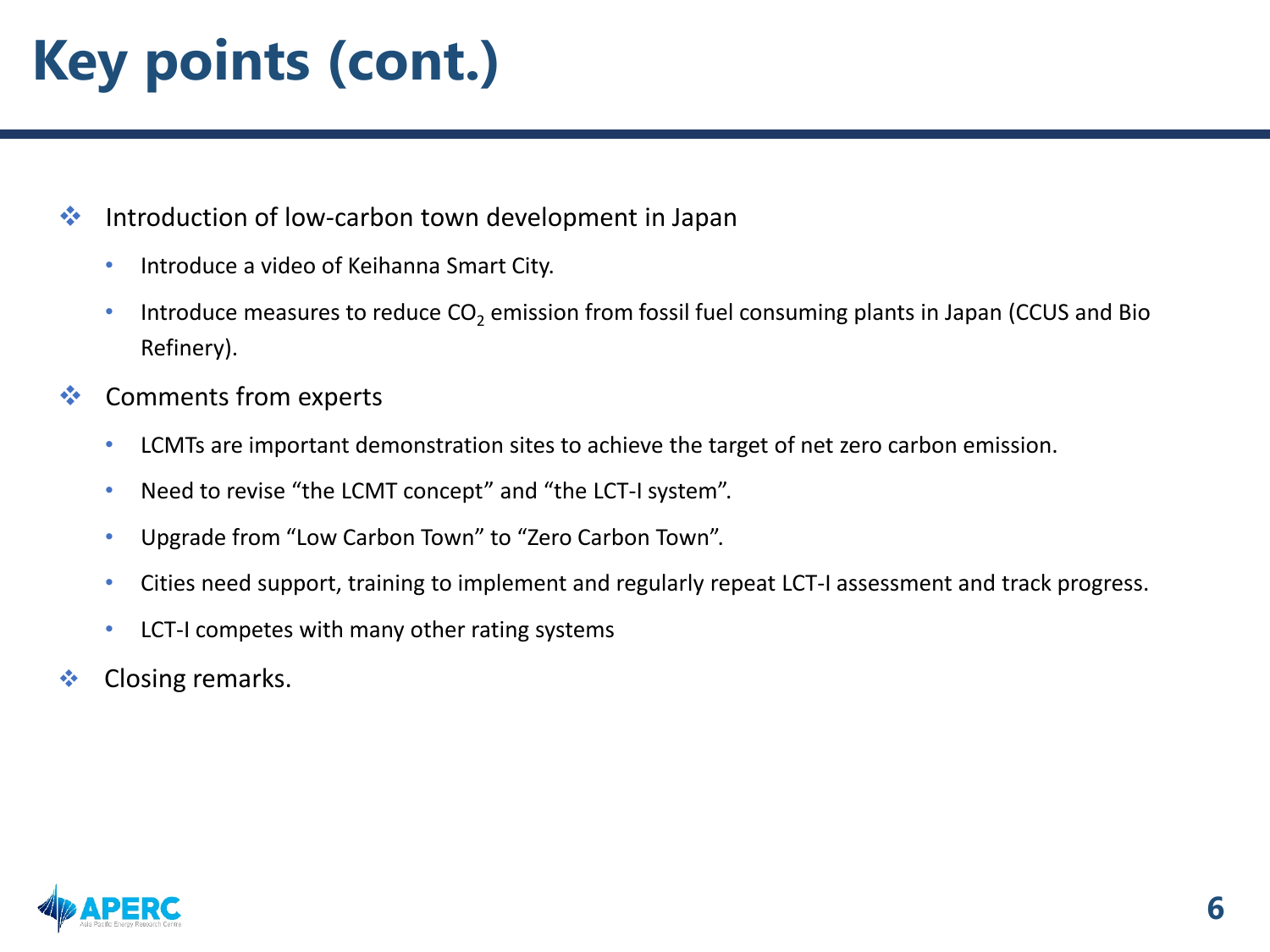### **Photos**